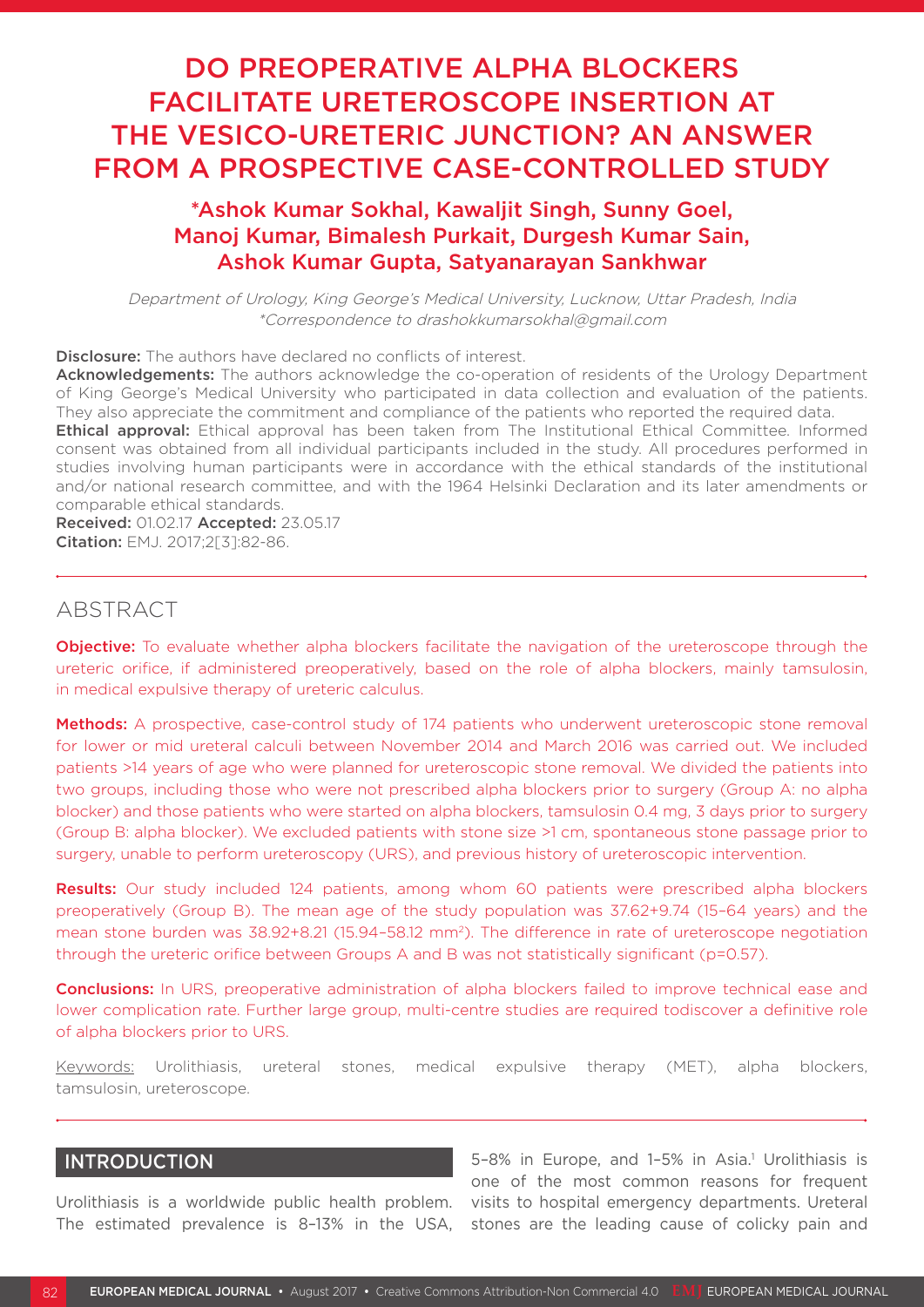the majority of these pass spontaneously. In the literature, it has been reported that ~70% of ureteral calculi were located in the lower third part of the urinary tract.2 Medical expulsive therapy (MET) is recommended by the European Association of Urology (EAU) (2013) for 5–10 mm ureteric stones to facilitate stone passage. For MET, alpha blockers, mainly tamsulosin, have shown efficacy in several randomised controlled trials.<sup>3-5</sup> The underlying pathophysiology of this therapy is supported by the presence and distribution of adrenoreceptors in the ureter; alpha-1D and alpha-1A are the most common adrenoreceptors, and are more numerous in the distal ureter.<sup>6</sup> Blocking the action of alpha-1 receptors by pharmacological agents (alpha blockers), such as alfuzosin, terazosin, doxazosin, and, most typically, tamsulosin, results in the relaxation of the ureteric smooth muscle.7-9

Ureteroscopy (URS) is the most commonly performed procedure for the treatment of ureteral calculi, with a high (>90%) stone-free rate after a single treatment. Technical advancements in the armamentarium of semi-rigid URS, including the design and miniaturisation of scopes and availability of the Holmium:YAG laser, ensures a precise and excellent safety profile with a powerful stone fragmentation mechanism.<sup>10</sup> Difficulty in negotiating a ureteroscope or ureteral access sheath through the vesico-ureteral junction is a common occurrence. Surgeons advocate various strategies to facilitate the passage of ureteroscope or ureteral access sheath for performing URS or retrograde intrarenal surgery. Routine preoperative stenting has been recommended by some authors to facilitate passive ureteral dilatation.<sup>11</sup>

Based on the role of alpha blockers, mainly tamsulosin, in MET of ureteric calculus, we attempted to extend the use of alpha blockers prior to URS for procedural ease. We conducted a prospective, case-controlled study to evaluate whether alpha blockers facilitate the negotiation of the ureteroscope if administered preoperatively.

# MATERIALS AND METHODS

## Study Design

We conducted a prospective, case-controlled study of 174 patients at the Urology Department, King George's Medical University, Lucknow, Uttar Pradesh, India, who underwent ureteroscopic stone removal for lower or mid-ureteric calculi between November 2014 and March 2016. We included patients >14 years of age who were planned for ureteroscopic stone removal. We divided the patients into two groups: those who were not prescribed alpha blockers prior to surgery (Group A: no alpha blocker [NAB]) and those patients who were started on alpha blocker tamsulosin 0.4 mg, 3 days prior to surgery (to decrease the chances of under dosing and to achieve optimum serum level) (Group B: alpha blocker [AB]). We excluded patients with stone size >1 cm, spontaneous stone passage prior to surgery, those who could not have URS performed, patients with ureteral strictures and ureteral anomalies, and previous history of ureteroscopic intervention. Eighteen patients were excluded from the study due to consent withdrawal (5 patients), spontaneous stone passage (2 patients), and failure to perform the procedure (procedure was abandoned due to inaccessible ureteric orifice) (11 patients). Patients were divided into either the NAB group or AB group (Figure 1).

Enrolled patients were interviewed about their age, sex, occupation, medical history about stone-related symptoms, previous treatment, urinalysis, urine culture, x-ray KUB (kidney, ureter, and bladder), ultrasound KUB, excretory urogram, or noncontrast computed tomography KUB (NCCT-KUB). All patients were treated preoperatively as per a urine culture report. We calculated stone size by multiplying the two largest dimensions on available radiological study (x-ray KUB, ultrasound KUB, excretory urogram, or NCCT-KUB). Intraoperative and postoperative data, including stone clearance and complications, were recorded (Table 1).

#### **Operative Technique**

At our centre, semi-rigid URS (6.5/8.5 French scale [Fr], Wolf, Richard Wolf Medical Instruments Corporation, Illinois, USA) is performed by standard technique by experienced urologists, all senior residents and faculty of the department, and under regional or general anaesthesia. No significant difference in anaesthesia technique was made between the two groups. Operative time was calculated from insertion of the ureteroscope per urethra to ureteroscope removal after stone removal. The ureteric orifice was dilated with the help of a balloon dilator (8 Fr). ≤14 atmospheric pressure for 2 minutes under direct vision with a 22 Fr cystoscope, if required. Stone fragmentation was performed either using a holmium laser (365 nm fibre, Auriga holmium laser system, StarMedTec GmbH, Starnberg, Germany) or pneumatic lithotripter, based on the surgeon's preference or availability of equipment.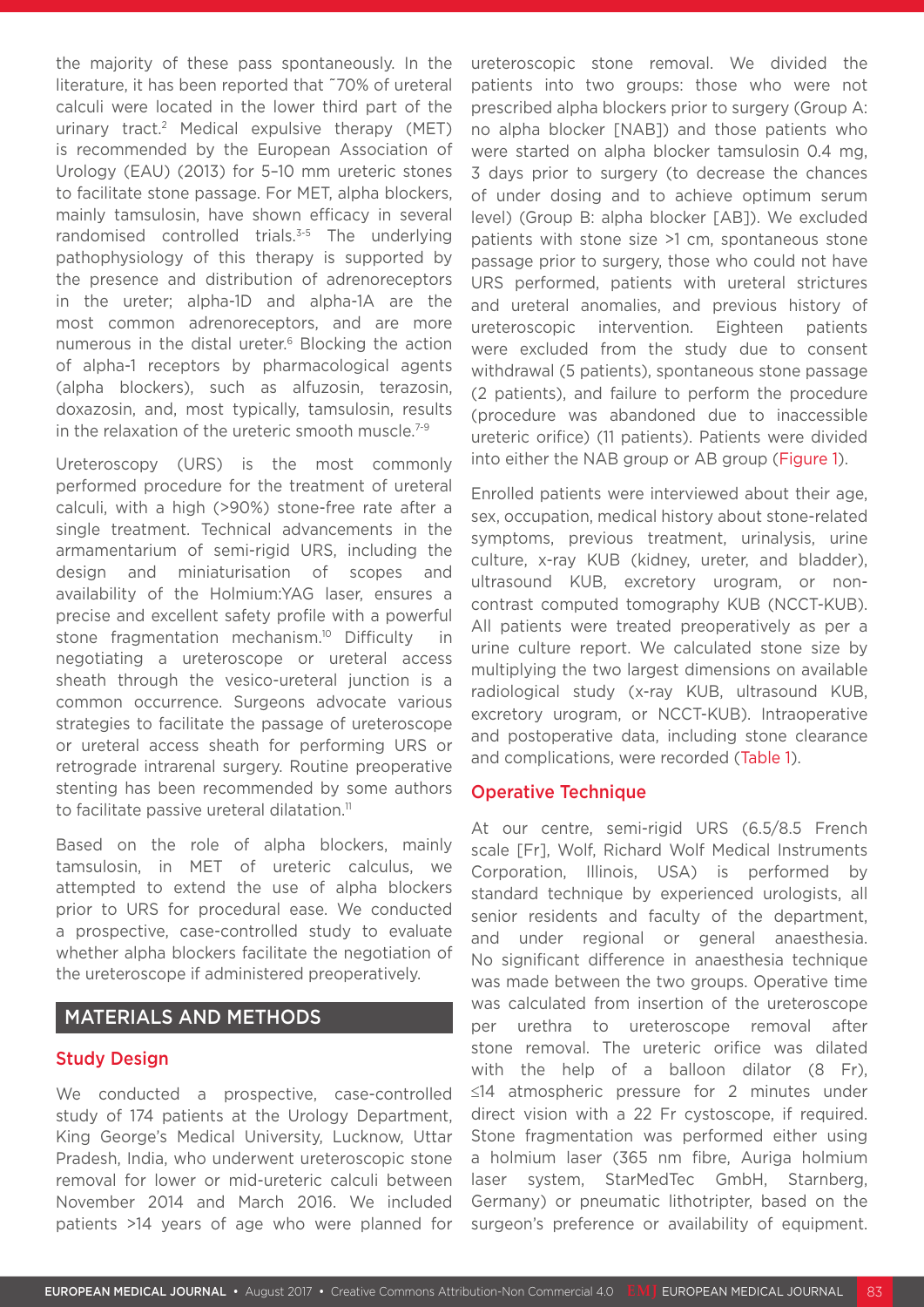

Figure 1: Schematic diagram showing study design.

Fragments of stone were removed with the help of removal forceps. On completion of the procedure, we placed the 5/6 Fr double J stent under fluoroscopy (Siemens Multimobil 5E system, Siemens Healthcare GmbH, Erlangen, Germany) in selected cases. Foley catheter was removed on postoperative Day 1. Postoperative clearance was checked by imaging, including x-ray KUB or USG KUB on postoperative Day 1. The double J stent was removed after 1–2 weeks under sedation and antibiotic coverage. All complications were reported by the operating urologist using the Modified Clavien Classification System. A separate grading protocol was used for the patients who had >1 complication, with each one reported separately.

#### Statistical Analysis

Data analysis was conducted using SPSS Statistics version 16.0 (Chicago, Illinois, USA). The unpaired t-test was used for analysing continuous variables, and categorical or dichotomous variables were evaluated by using the chi-square test. The results were presented as a proportion (%) and mean (+ standard deviation). All p values were two-pronged, with p<0.05 considered statistically significant.

### RESULTS

Our final analysis included 124 patients, among whom 60 patients were prescribed alpha blockers preoperatively (Group B). The mean age of the study population was 37.62+9.74 (15–64 years). The mean stone burden was 38.92+8.21  $(15.94 - 58.12 \text{ mm}^2)$  including 77.42% population with lower ureteric stones. Out of 124 patients, 41 (33.06%) patients did not require vesico-ureteric junction dilatation for ureteroscope insertion and 60.98% were prescribed alpha blockers preoperatively. The difference in the rate of ureteroscope negotiation through the vesicoureteric junction between the NAB and AB groups was not statistically significant (p=0.57) (Table 1).

# **DISCUSSION**

In the human ureter, three types of alpha-1 adrenergic receptors are expressed, among which subtype alpha-1D predominates.<sup>11</sup> Experimental studies showed that the alpha-1A adrenergic receptor has a key role in ureteral contraction.<sup>12,13</sup> Tamsulosin effectively blocked all subtypes of alpha-1 adrenergic receptors and inhibited spontaneous ureteral contractions. In the literature,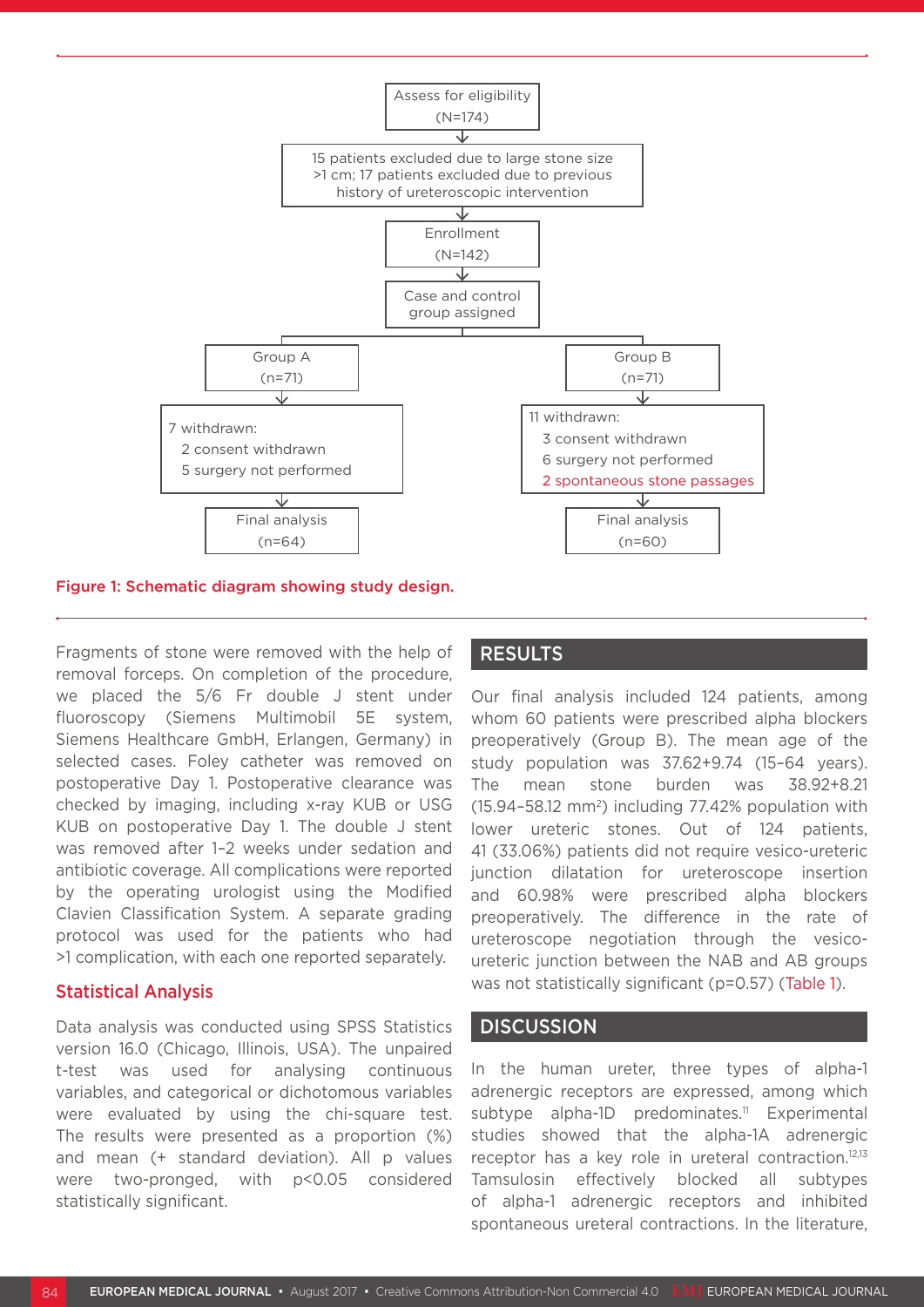Level I evidence exists, supporting the role of alpha-1 adrenergic receptor antagonists in conservative management of ureteral stones.14,15 The underlying mechanism of stone expulsion is most likely related to direct inhibition of ureteral contractions and subsequent ureteral relaxation.

Patients with ureteric calculus perceive anxiety about the sudden onset of colicky pain and remain uncertain about spontaneous passage of stones. Several meta-analyses and randomised controlled trials encouraged clinicians to prescribe MET to decrease stone-related symptoms, facilitate and hasten stone passage, and reduce the need for active intervention. In the current scenario, an alpha-blocker (tamsulosin 0.4 mg once daily) and a calcium channel blocker (nifedipine 30 mg once daily) have shown efficacy in the production of desired clinical outcomes in several studies.<sup>16,17</sup>

Ureteroscopic lithotripsy has emerged as a favoured procedure for ureteric calculus by a urologist, because of the high stone-free rate and immediate symptom alleviation. In cases of difficult ureteral access, the ureteric orifice has to be dilated, either by balloon dilator or similar means. The use of balloon dilators may be associated with significant ureteral injury.<sup>18</sup>

In our study, we divided and assigned patients based on administration of daily doses of tamsulosin 0.4 mg prior to URS. Out of 124 patients, 33% of patients did not require ureteric orifice dilatation for ureteroscope insertion.

| Variable                                                                                | Total                             | NAB group (A)                   | AB group (B)                                                    | p value |
|-----------------------------------------------------------------------------------------|-----------------------------------|---------------------------------|-----------------------------------------------------------------|---------|
| Number of patients                                                                      | 124                               | 64                              | 60                                                              |         |
| Male/female                                                                             | 71/53                             | 38/26                           | 33/27                                                           | 1.00    |
| Right/left                                                                              | 59/65                             | 30/34                           | 29/31                                                           | 1.00    |
| Patient age (years)<br>Mean±SD<br>(Range)                                               | 37.62±9.74<br>$(15-64)$           | 38.12±7.31<br>$(15 - 63)$       | 37.26±8.75<br>$(16-64)$                                         | 0.55    |
| Preoperative serum creatinine<br>Mean±SD<br>(Range)                                     | $1.04 \pm 0.2$<br>$(0.64 - 2.10)$ | $0.96 \pm 0.31$                 | $1.00 \pm 0.07$                                                 | 0.33    |
| Stone burden (mm <sup>2</sup> )<br>Mean±SD<br>(Range)                                   | 38.92±8.21<br>$(15.94 - 58.12)$   | 36.86±9.32<br>$(16.97 - 58.12)$ | 39.74±8.93<br>$(15.94 - 57.64)$                                 | 0.08    |
| Stone location<br>Middle (%)<br>Lower (%)                                               | 28 (22.58)<br>96 (77.42)          | 13 (20.31)<br>51 (79.68)        | 15(25.00)<br>45 (75.00)                                         | 0.52    |
| Comorbidities<br>Diabetes mellitus<br>Hypertension<br>Systemic steroid use              | 7<br>6<br>1                       | 5<br>3<br>$\circ$               | $\overline{c}$<br>$\overline{3}$<br>1                           |         |
| Ureteroscope negotiation<br>Without VUJ dilatation<br>With VUJ dilatation               | 41 (33.06)<br>83 (66.94)          | 16 (39.02)<br>48 (57.83)        | 25 (60.98)<br>35 (42.17)                                        | 0.57    |
| Complications (%)                                                                       | 26 (20.97)                        | 17 (26.56)                      | 9(15)                                                           | 0.13    |
| Grade I<br>Mucosal injury<br>Fever<br>Haematuria<br>Grade II<br>Urinary tract infection | 7<br>6<br>7<br>5                  | 4<br>4<br>5<br>3                | $\preceq$<br>$\overline{2}$<br>$\overline{2}$<br>$\overline{2}$ |         |
| Grade III<br>Perforation<br>Grade IV<br>Grade V                                         |                                   |                                 | Ο                                                               |         |

#### Table 1: Pre and postoperative data of ureteroscopy procedure.

NAB: no alpha blocker; AB: alpha blocker; SD: standard deviation; VUJ: vesico-ureteric junction.